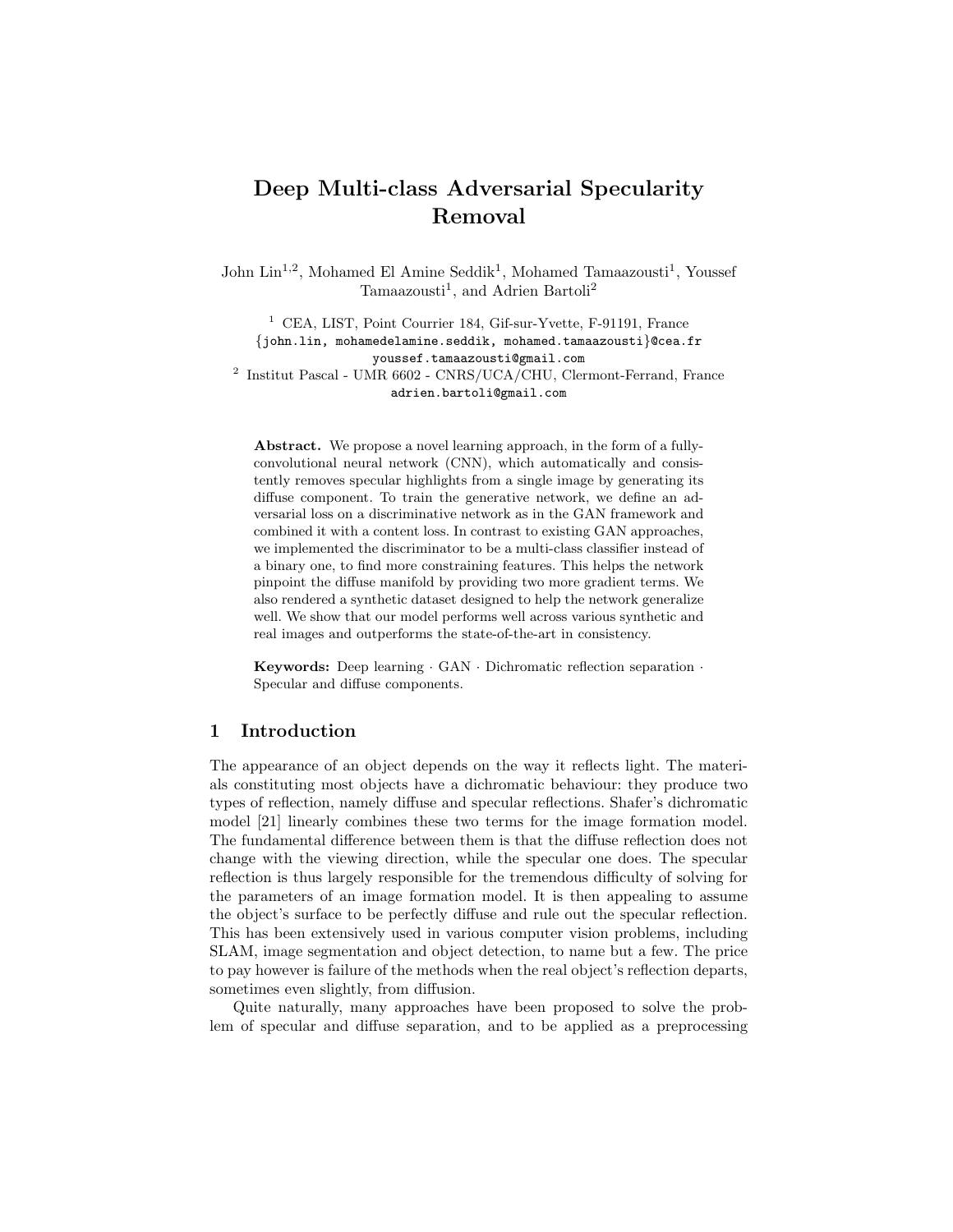#### 2 J. Lin et al.

to many algorithms. The separation is also relevant in computer graphics since the specular component conveys precious information about the surface material and illumination  $[6, 14]$ . We can group model-based methods in two categories: multi-image and single-image approaches. Multi-image methods ingeniously use specular reflections' physical properties to find and remove specularities from an image, such as their polarization properties [18, 28] or their dependance to the viewpoint to find matching specular and diffuse pixels from several images [9, 15, 16]. While obtaining good results, these methods are impratical to use because of the need for multiple images, special equipment (polarizer) or known object geometry. Single-image methods mostly rely on the Dichromatic Reflection Model and the fact that specularities retain the illumination's color to do the separation  $[2, 11, 21, 22, 26]$ . However, the separation problem with a single image being ill-posed because of the ambiguity of the image formation process [1], they make strong assumptions about the scene such as a single illumination of known color, no saturated pixels and no nonlinearity of the capture device. This obviously hinders the generic applicability of the methods. Therefore, this is still a challenging and open problem.

In this paper, we propose a deep learning approach to overcome the limitations in applicability. The idea is that the network will work out the intricate relationships between an image and its diffuse part. Recently, a handful of learning-based methods have been proposed to solve the diffuse and specular separation problem [4, 17, 24]. Such data-driven approaches reduce the need to find hand-crafted features and priors, which might not even be relevant for the wide diversity of possible scenes [27]. An immediate challenge is to find a large scale real dataset, since it is extremely time-consuming to produce one. Therefore, we train our network on synthetic data. We specifically rendered the data to overcome some limitations known to the problem of separation, by including known causes of failure cases in hand-crafted methods. Another challenge of learning approaches is to generalize, all the more difficult when training with synthetic data. To overcome this limitation, we build our work on the fairly recent framework of Generative Adversarial Networks (GAN) [5], which we adapt to the separation problem. Just as in GANs, we have a generator network, which we call Specularity Removal Network, trained to generate the diffuse image, while the discriminator network is used only for training by determining whether specularities are well removed. The main difference with a classical GAN resides in the discriminator network, which is not a binary classifier but a categorical classifier. By increasing the number of classes, we help the discriminator pinpoint the desired manifold. This allows it to find more discriminative features for the task at hand. It also prevents an unwanted behaviour of the GAN on synthetic data i.e. to generate data that look synthetic. Our method takes a single RGB image as input and does not make any assumption about the scene. We show in the results §3 that our framework is more stable than existing methods [23, 25, 26] for a wide range of images, outperforming them qualitatively and quantitatively.

In summary, our work addresses the aforementioned challenges and makes the following contributions: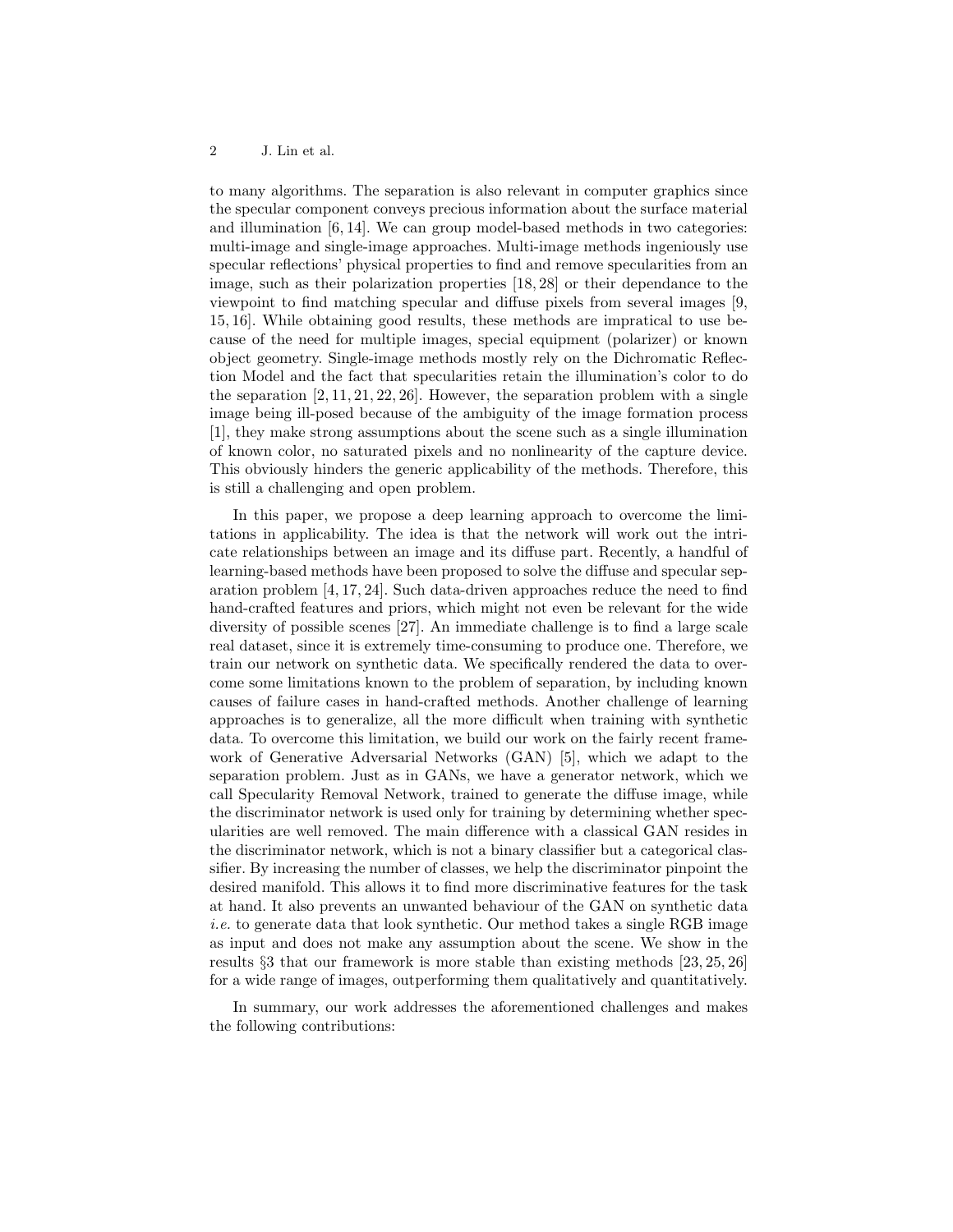- A new method of Single-image Specular-Diffuse Separation (SSDS), free from priors on the scene and capable of performing on a wide range of images.
- A new multi-class adversarial loss for the problem of SSDS.
- A new synthetic dataset, designed for the task of specular highlights removal.

# 2 Deep Specularity Removal



Fig. 1. Overview of our architecture. The Specularity Removal Network takes a single image as input and outputs its diffuse component. The discriminator network is used only for training. It takes the entire image as input and is trained to classify an image into three categories: the input image  $(I)$ , the diffuse component  $(D)$  and the generated diffuse component  $(D)$ ; while the generator is trained to fool the discriminator to classify  $\hat{D}$  as  $D$ .

Following the dichromatic model [21], when light hits an object, it is divided in two parts at the surface, at a ratio depending on the material's refraction index. One part, called the specular reflection, is reflected at the surface, in the manner of a mirror reflection. The other part, called the diffuse reflection, penetrates the object and scatters before coming out and being reflected. These two bounced off parts of light then add up, and after integrating all lights coming from the upper hemisphere of the object surface, the image is formed. Integration being a linear operation, we can describe an image  $I$  as:

$$
I = S + D,\tag{1}
$$

where  $S$  is the specular image and  $D$  the diffuse image. The problem of Single image Specular and Diffuse Separation (SSDS) consists in estimating the specular  $S$  and/or the diffuse  $D$  component of a given image  $I$ , since a consistent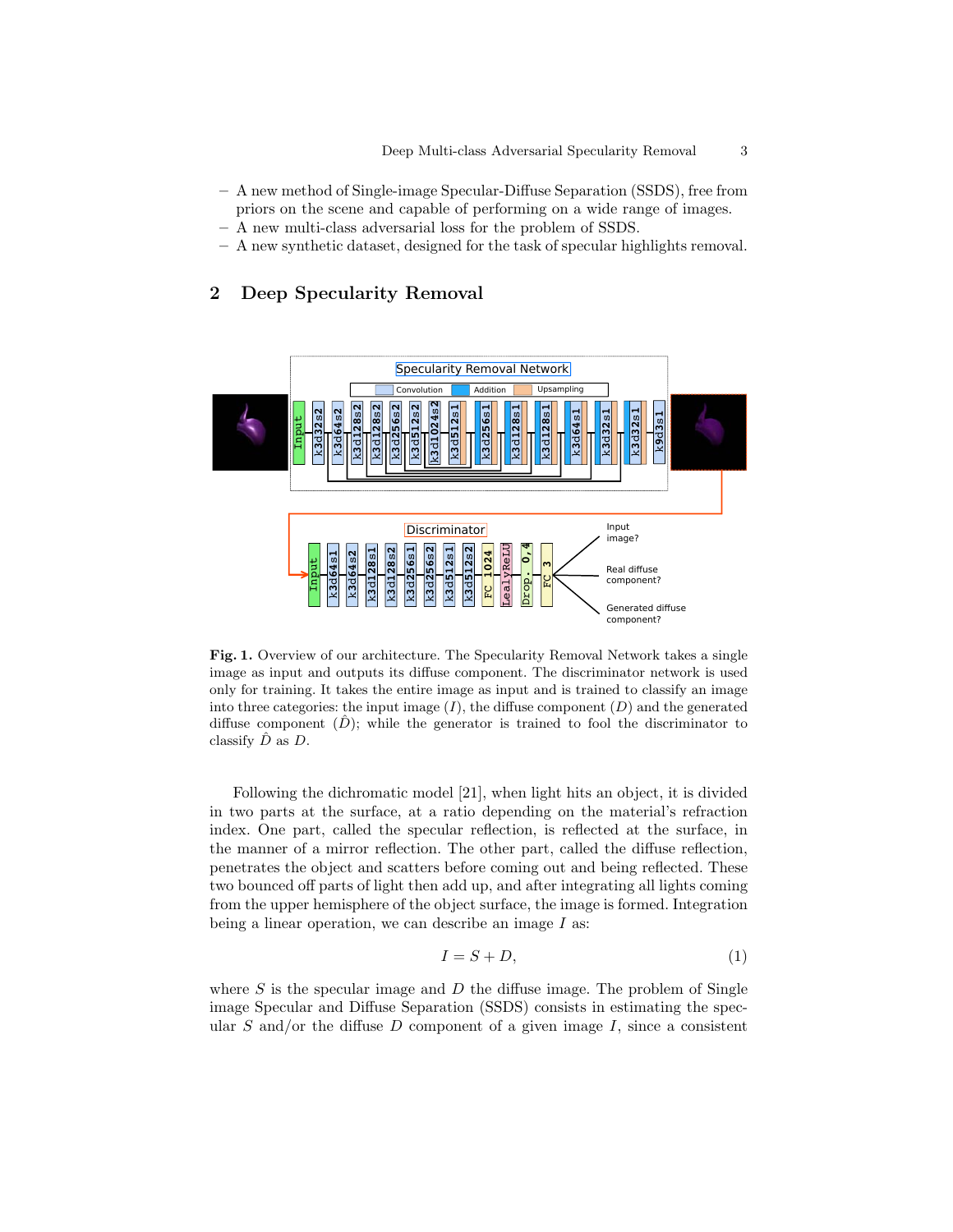estimation of one component suffices to retrieve the other by subtracting from I. Thus, we consider the problem of predicting the diffuse component D for which we have more visual cues since there are often purely diffuse pixels in images.

#### 2.1 Overview

To solve the ill-posed problem of SSDS, we propose a generator  $\mathcal{G}_{\theta_g}$ , parametrized by its weights  $\theta_g$ .  $\mathcal{G}_{\theta_g}$  is a feed-forward CNN, which takes I as input and generates D. To train  $\mathcal{G}_{\theta_g}$ , we carefully rendered a realistic and diverse synthetic training set  $\mathbb{T} = \{I_i, D_i \}_{i=1}^N$  of N images and their corresponding ground truth diffuse components. The dataset generation is discussed in §2.2. Formally, our method boils down to the following optimization problem:

$$
\hat{\theta}_g = \arg\min_{\theta_g} \frac{1}{N} \sum_{i=1}^N \ell\left(\mathcal{G}_{\theta_g}(I_i), D_i\right),\tag{2}
$$

where  $\ell$  is our SSDS-specific loss function.  $\ell$  is a weighted combination of two loss components. One of these components is a content-loss to drive the learning and the other is an adversarial loss to increase the accuracy of predicted diffuse components. The discriminative network is specifically designed for the task of SSDS, as shown in the results. It is trained to recognize whether or not specularities were well removed from an image, while the specularity removal network is trained to fool them. The discriminator network and the loss are discussed in §2.4 and §2.5 respectively.

#### 2.2 Synthetic Training Dataset

Our training set  $\mathbb{T} = \{I_i, D_i\}_{i=1}^N$  consists of  $N = 20000$  realistically rendered pairs of images. The generation is automated with a script using Blender and the Cycles engine. Each of the N training frames shows a single object from a set of 8 synthetic 3D models, rendered at the center of the image in a random orientation. We excluded 5 shapes of the training set to also create a test set of 1000 images used in the quantitative evaluation. The diffuse part is rendered with the Lambertian model [12] and the specular part with the Beckmann distribution of a microfacet model (Glossy BSDF in Blender). The specular roughness is randomly chosen in the range [0.2, 0.5]. We set a lower bound to this roughness so that the material does not become highly specular, almost mirror-like. To handle mirror-like surfaces, we would need a different dataset and maybe a different network all-together. Among these N frames, we have four sets of data, each one rendered to overcome a learning limitation.

Random texture objects. This first set has 10000 images rendered with four area lights, directed towards the object. The position of the lights as well as their intensity are randomized, to increase the diversity of the scenes. With the same intent, we set a random colored texture to each object. This simulates real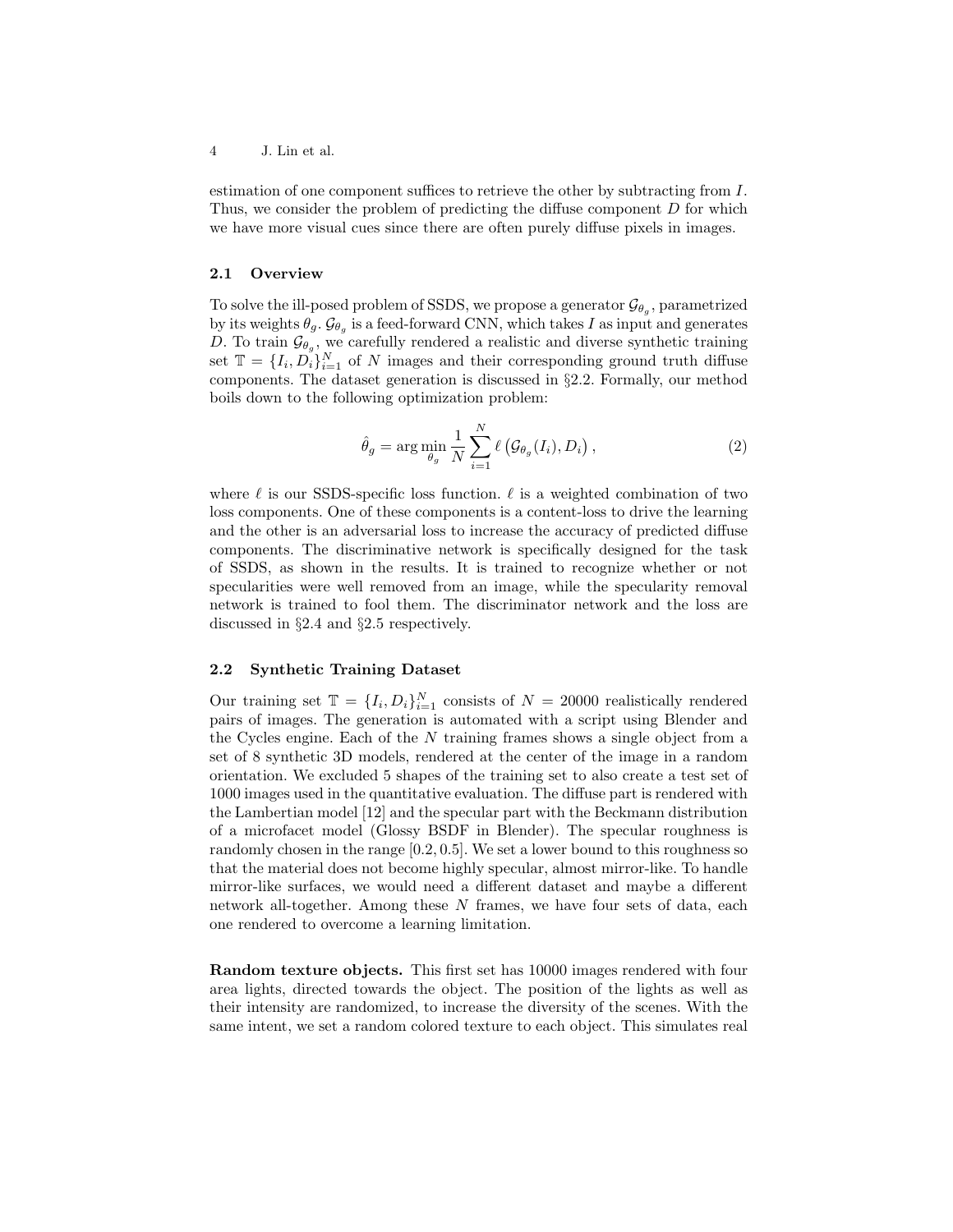life objects which do not always show uniform reflectance and also compels the network to render images of high quality by focusing on details. The lights' color is fixed to near white (two are slightly blue and the others yellow to imitate real lights).

White objects. With only the first set, the generative network simply learns to remove white pixels from the image as it suffices for the training set. Therefore we add this second set with 4000 images of white objects, otherwise rendered in the same manner as the first set, to help the network grasp the difference between white objects and specularities.

Colored lights. This third set contains 2000 images rendered as the first set but with a random color assigned to each light. This allows us to take into account the real life cases where the lights are not white, although it is not very common (which is why we render only 2000 images for this set). Having different light colors in the scene also ensures that our network does not overfit our dataset by only analyzing white pixels and their intensity.

Environment maps. Finally, this last set was added to the corpus because in real life specular highlights sometimes spread over a large portion of the object instead of being small and localized. This is due to the inter-reflections that occur in real scenes, whereas our synthesized data only contain one object. To simulate this effect, we render this set with an environment map  $E_i$ , randomly sampled from a set of 6 High Dynamic Range (HDR) maps.

### 2.3 Specularity Removal Network

The specularity removal network is a CNN with skip connections, inspired by U-Net [19]. It takes in a single RGB image, decreases its resolution with strided convolutions before further processing and upsampling it to generate its diffuse counterpart. Figure 1 (top) depicts the architecture of our generator network, where k, d and s respectively mean the kernel size, the depth and stride of the convolutions.We use the ReLU activation function at each convolutional layer. The network was trained with images of size  $256 \times 256$ , but can then be applied to images of any size as it is fully convolutionnal.

#### 2.4 Discriminator Network

In classical GANs, the discriminator network is a binary classifier, trained to recognize real images from fake ones. Then, the generator is trained to fool it, which results in high perceptual quality image generation, close to the data's distribution. In our case, this framework does not fit for two reasons: (1) we do not want our generator to fit our synthetic data's distribution (e.g. a single object in the center of the image), which still lacks diversity compared to real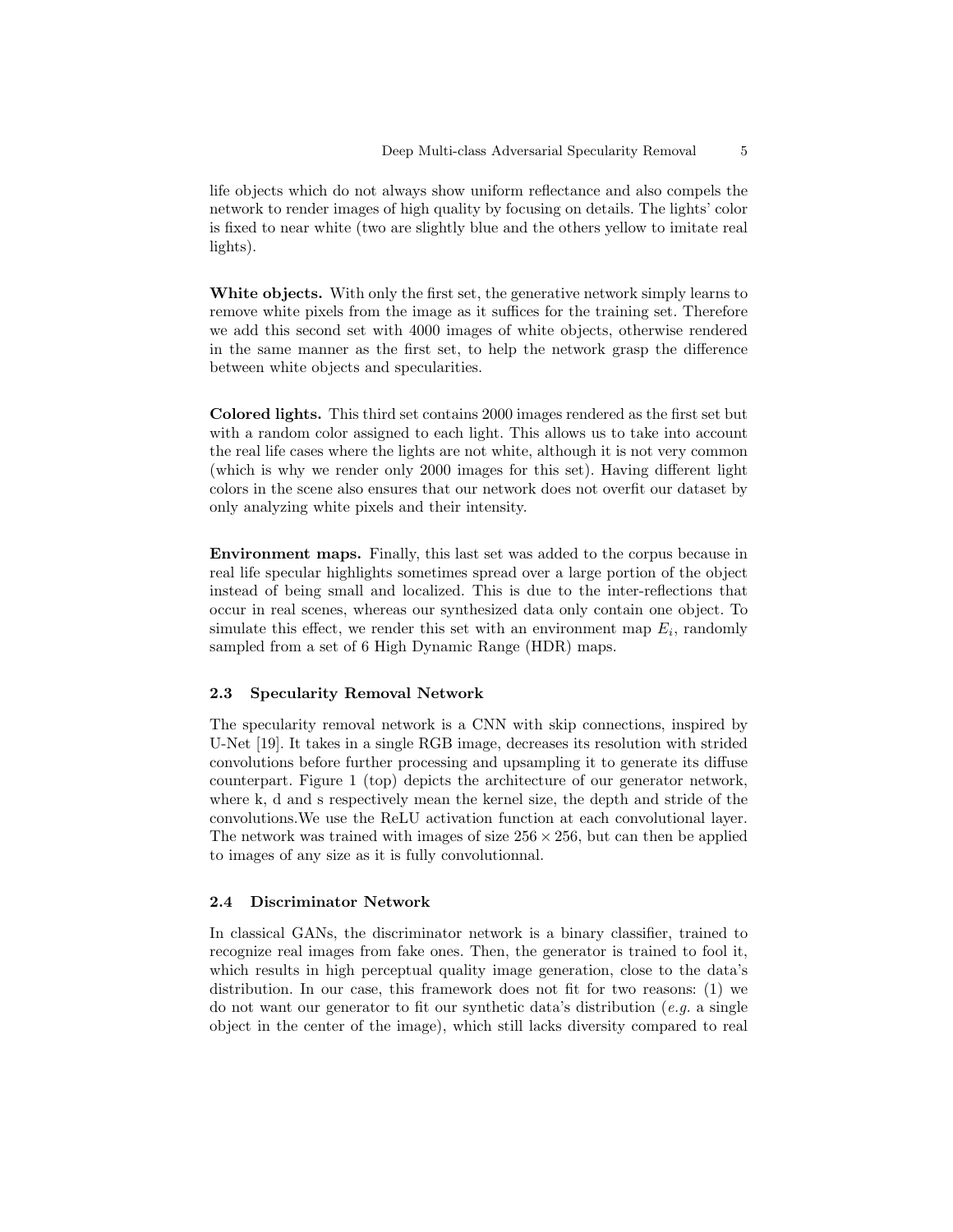6 J. Lin et al.

data in spite of our efforts; (2) visual quality is not the sole concern of our problem, the main one being to accurately remove specularities. Therefore we propose a new framework following the GAN paradigm of Goodfellow et al. [5], but differing in the discriminator network's role.

Multi-class Adversarial Optimization The discriminator network's objective is to classify generated diffuse images from real ones but also from input images I, which show specularities. Instead of returning a single scalar value, it ouputs a tensor of three values, standing for the probabilities of the image belonging to either one of the three classes and which add up to 1. For that we replaced the usual sigmoid activation function at the last layer by a softmax activation. We call  $\mathcal{D}_{\theta_d}$  our discriminator network and  $\hat{D} = \mathcal{G}_{\theta_g}(I)$  a diffuse image generated by  $\mathcal{G}_{\theta_g}$ . The discriminator network is then optimized in an alternating manner with  $\mathcal{G}_{\theta_g}$  to solve the adversarial min-max problem:

$$
\min_{\theta_g} \max_{\theta_d} \sum_{i=1}^3 \mathbb{E}_{x_i \sim p_{x_i}} \left\{ \log \mathcal{D}_{\theta_d}^{(i)}(x_i) \right\} + \sum_{i=1, j=1, i \neq j}^3 \mathbb{E}_{x_j \sim p_{x_j}} \left\{ \log \left[ 1 - \mathcal{D}_{\theta_d}^{(i)}(x_j) \right] \right\},\tag{3}
$$

where:

- $\mathcal{D}_\theta^{(i)}$  $\theta_d^{(i)}$  denotes the *i*<sup>th</sup> output of  $\mathcal{D}_{\theta_d}$  and represents the probability of the image belonging to the class  $C_i$ .
- $x_i$  is an image drawn from the distribution  $p_{x_i}$  which corresponds to  $C_i$ .
- $-C_i \in \{C_1, C_2, C_3\} = \{C_I, C_D, C_{\hat{D}}\}$  is one of the three classes.

Note that Eq. (3) depends on  $\theta_g$  when  $j = 3$  and  $x_j = \hat{D} = \mathcal{G}_{\theta_g}(I)$ . The idea behind this multi-class discriminator is that recognizing  $D$  from  $\hat{D}$  will ensure visual quality as in a classical GAN, while the classification between I and  $\hat{D}$  will compel the discriminator to find features related to the sole difference between them *i.e.* specular highlights, thus ensuring accurate specularity removal.

Architecture An overview of the discriminator's architecture can be seen in figure 1 (bottom). It takes as input the image of size  $256 \times 256$  and decreases its resolution every other layer with convolutions of stride 2, going from  $256 \times 256$ to  $16 \times 16$ , while the number of kernel filters increases every other layer, going from 64 to 512. Every convolutional layer is followed by a LeakyReLU activation and a batch normalization except at the last layer. We then apply a Flatten layer before a Dense layer to form the 3-dimensional vector.

#### 2.5 Loss Function

To stabilize the learning and at the same time train an efficient and accurate network, we define our loss to be a combination of a content loss and our SSDSspecific adversarial loss:

$$
\ell\left(\mathcal{G}_{\theta_g}(I), D\right) = \ell_{content} + \lambda \times \ell_{SSDS},\tag{4}
$$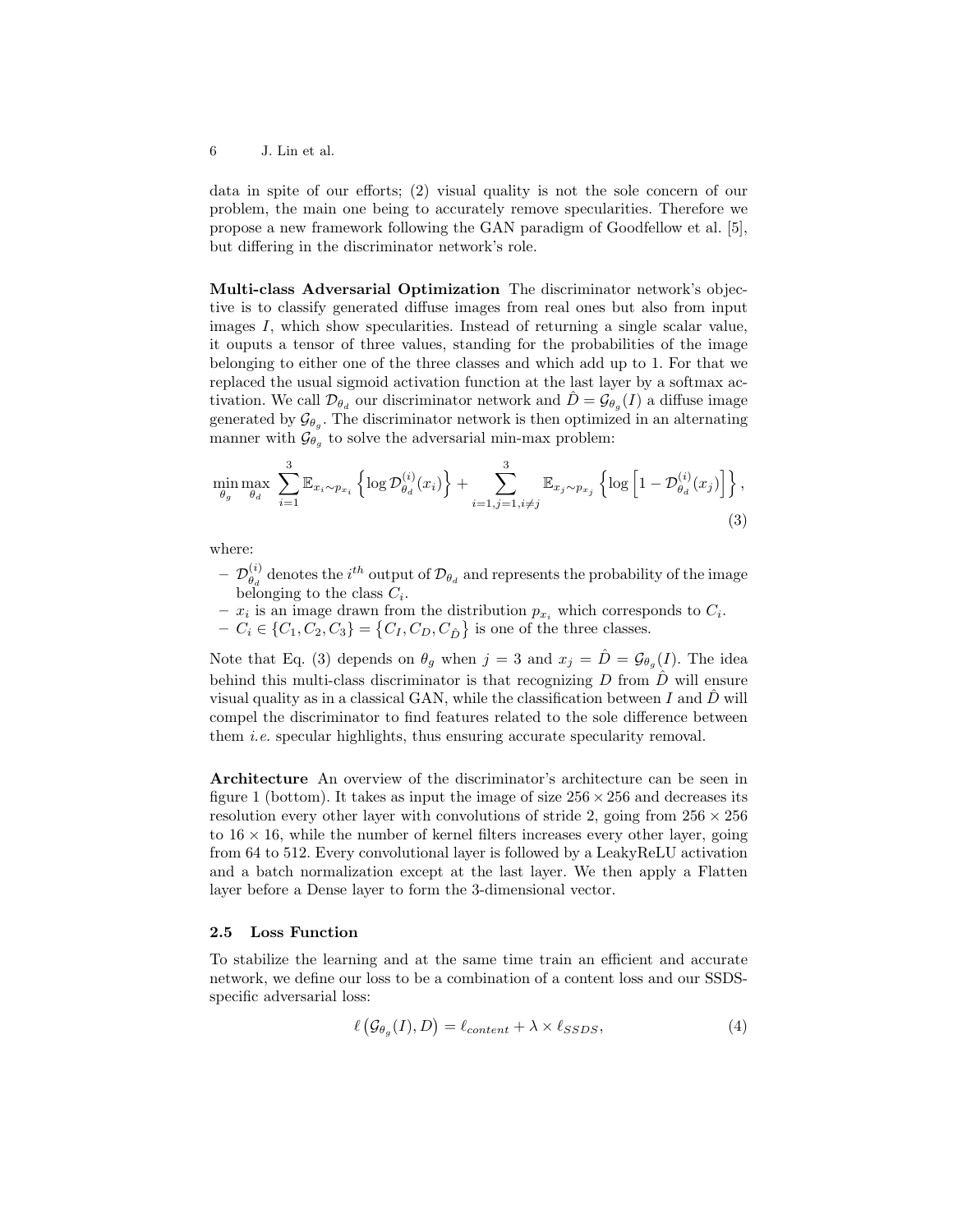where  $\lambda$  is a regularization parameter to scale the two losses.

We use the Mean Square Error (MSE) as our content loss:

$$
\ell_{content}\left(\mathcal{G}_{\theta_g}(I), D\right) = \frac{1}{WH} \sum_{x=1}^{W} \sum_{y=1}^{H} \left(D_{x,y} - \mathcal{G}_{\theta_g}(I_{x,y})\right)^2, \tag{5}
$$

with  $W$  and  $H$  are respectively the width and the height of the input image. We explored other options, such as measuring the error on low layer feature maps of a discriminator network in order to extract relevant representations [13, 20], but it did not bring improvements on our rather simple data.

The discriminative part of the loss is defined on the probabilities of the discriminator and updates the weights of the generator via the gradient of:

$$
\ell_{SSDS} = \log \left\{ D_{\theta_d}^{(3)}(\mathcal{G}_{\theta_g}(I)) \right\} - \log \left\{ D_{\theta_d}^{(1)}(\mathcal{G}_{\theta_g}(I)) \right\} - \log \left\{ D_{\theta_d}^{(2)}(\mathcal{G}_{\theta_g}(I)) \right\}, \quad (6)
$$

where, as a reminder, 3, 2 and 1 correspond to  $\hat{D}$ , D and I respectively. Compared to the adversarial loss of the GAN as formulated by Goodfellow et al. [5], our multi-class adversarial loss has two more terms, which translate into more gradients for the back-propagation.

#### 2.6 Training details

We trained our networks from scratch simultaneously on an NVIDIA GeoForce GTX using the dataset described in §2.2. We trained the generator and the discriminator in an alternating manner with batches of size 16. We scaled the range of the input images to [0, 1]. Our final model was trained for 30, 000 iterations at a learning rate of  $2 \cdot 10^{-4}$  and a decay of 0 using the ADAM optimizer [10]. The generator and the discriminator were updated at each iteration to solve the adversarial min-max (3). In addition, the generator was updated to solve the optimization problem (2) via the gradient of the loss (4), with a regularization parameter set to  $\lambda = 10^{-3}$ . We implemented our models in Keras [3].

## 3 Experiments

In this section, we evaluate our Specularity Removal Network quantitatively on synthetic data, for which we have ground-truth, and qualitatively on real data. We compare the performance of our method with three states-of-the-art separation methods: Tan et al. [26] and Shen et al. [23], which are model-based methods, and Shi et al. [24] which is learning-based. The code for the handcrafted methods are available on the authors' webpages and we downloaded the model of  $[24]$  on the author's GitHub<sup>3</sup>. We also show the contribution of the multi-class adversarial loss in §3.3 and discuss the limits in §3.4.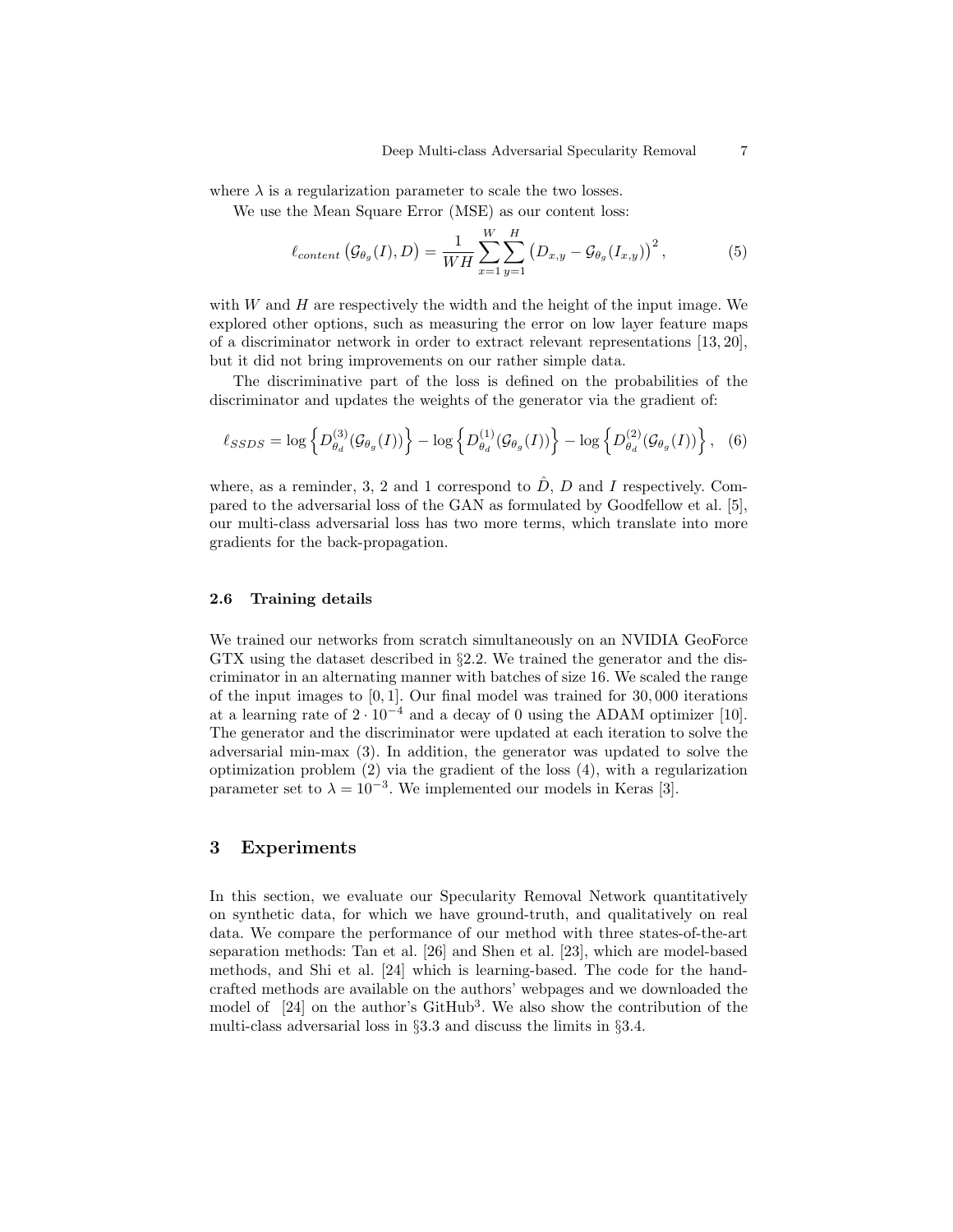

Table 1. (Left) Results of the diffuse component estimation task of the different methods on five synthetic test images. Best view in PDF. (Right) Quantitative results of the diffuse component estimation task in terms of the different metrics. The values represent the mean distance between the generated diffuse component and groundtruth over 1000 randomly sampled synthetic test images. Baseline (AE) is a simple autoencoder without GAN training and Baseline refers to our method with binary classification (classical GAN framework).

#### 3.1 Evaluation on Synthetic Data

We provide qualitative and quantitative results regarding the estimation of the diffuse component of synthetic images in table 1. Table 1 (left) shows the results of the diffuse component recovery with the different baseline methods and our method, on five images out of our test set of 1000 images. As can be noticed, our method's outcome is the perceptually closest to the sought diffuse components. Note that, the learning-based approach of Shi et al. [24] shows reconstruction artifacts on the edges of the image. Their method actually has to work with a mask to segment the foreground object, which is limited as the mask is not provided in most scenarios.

Table 1 (right) provides quantitative results of the different methods and two Baseline methods (AE for autoencoder and GAN for classical GAN) averaged on the test set. We use two standard metrics, namely L2 and DSSIM [7], and also consider recently developed perceptual metrics based on computing the similarity of two images in the feature space of a neural network. Indeed, Zhang et al. [29] showed that these metrics provide an embedding of images which agrees surprisingly well with human judgment. In particular, we consider the metric corresponding to the Squeeze network [8] (denoted NET) and its linear version as proposed by [29] (denoted LIN-NET). This quantitative comparison agrees with the perceptual analysis as our method outperforms all the methods by a large margin on all the metrics. Specifically, it outperforms the Baseline method which consists in considering a binary classification for the discriminator rather than the proposed multi-class classification.

 $3 \text{ https://github.com/shi-jian/shapenet-intrinsics}$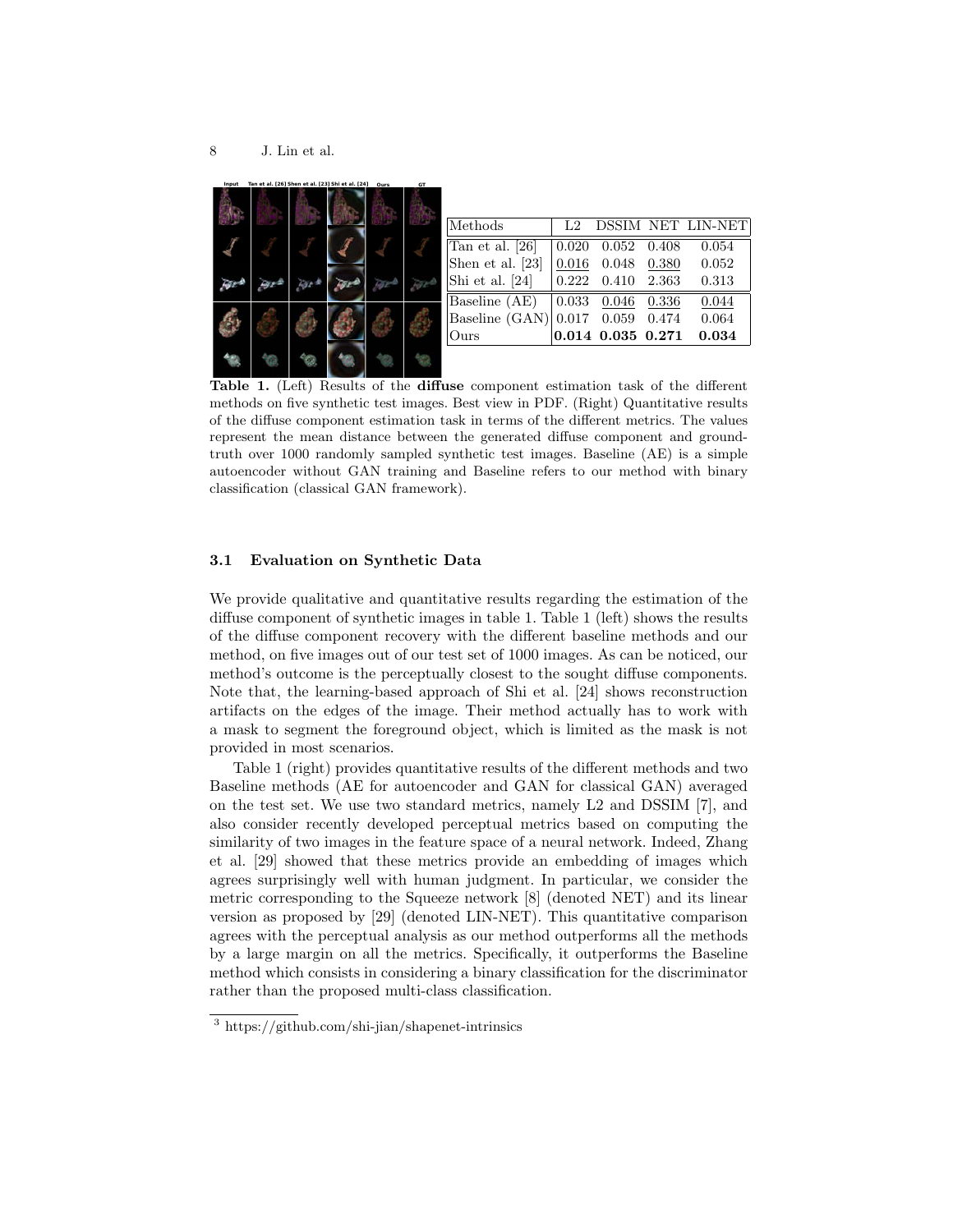### 3.2 Evaluation on Real Data



Fig. 2. Results and comparison of our method on real images. The input image is on the left and for each image, the top row is the diffuse component and the bottom row is the specular component. Ground-truths are provided on the right when available. Our baselines include Tan et al. [26], Shen et al. [23] and Shi et al. [24]. Our specular component is obtained by subtracting our estimated diffuse component to the input image. Best view in PDF.

Our network being trained on synthetic images, the fact that it outperforms the other methods on synthetic data can seem natural. However, in this section we evaluate our method on real images and show that it performs consistenly. The results can be seen in figure 2. Our network performs well on a wide range of images, from images resembling our training data with a black background to complex scenes such as the wooden objects and the earth balloon. This attests of a better generalization from our Specularity Removal Network, while artifacts on the edges and on the object are still visible in the results of Shi et al. [24]. Our discriminative network constrains the generator to understand the distribution of specularities and help it remove them from the image by training themselves to differentiate I from D. Visually, our method consistenly outperforms [24].

In visual comparison to hand-crafted methods, we perform slightly worse than Shen et al. [23] on the first and the second images (animals and fruits) and slightly worse than Tan et al. [26] on the first and third examples (animals and wooden objects). This can be explained by the fact that these images were taken in laboratory conditions and fit perfectly the hypothesis of the Dichromatic Reflection Model [21], on which hand-crafted models are built. However, albeit subjective since there is no metric to evaluate specularity removal, our method performs best on the other examples, showing its consistency. On the fifth image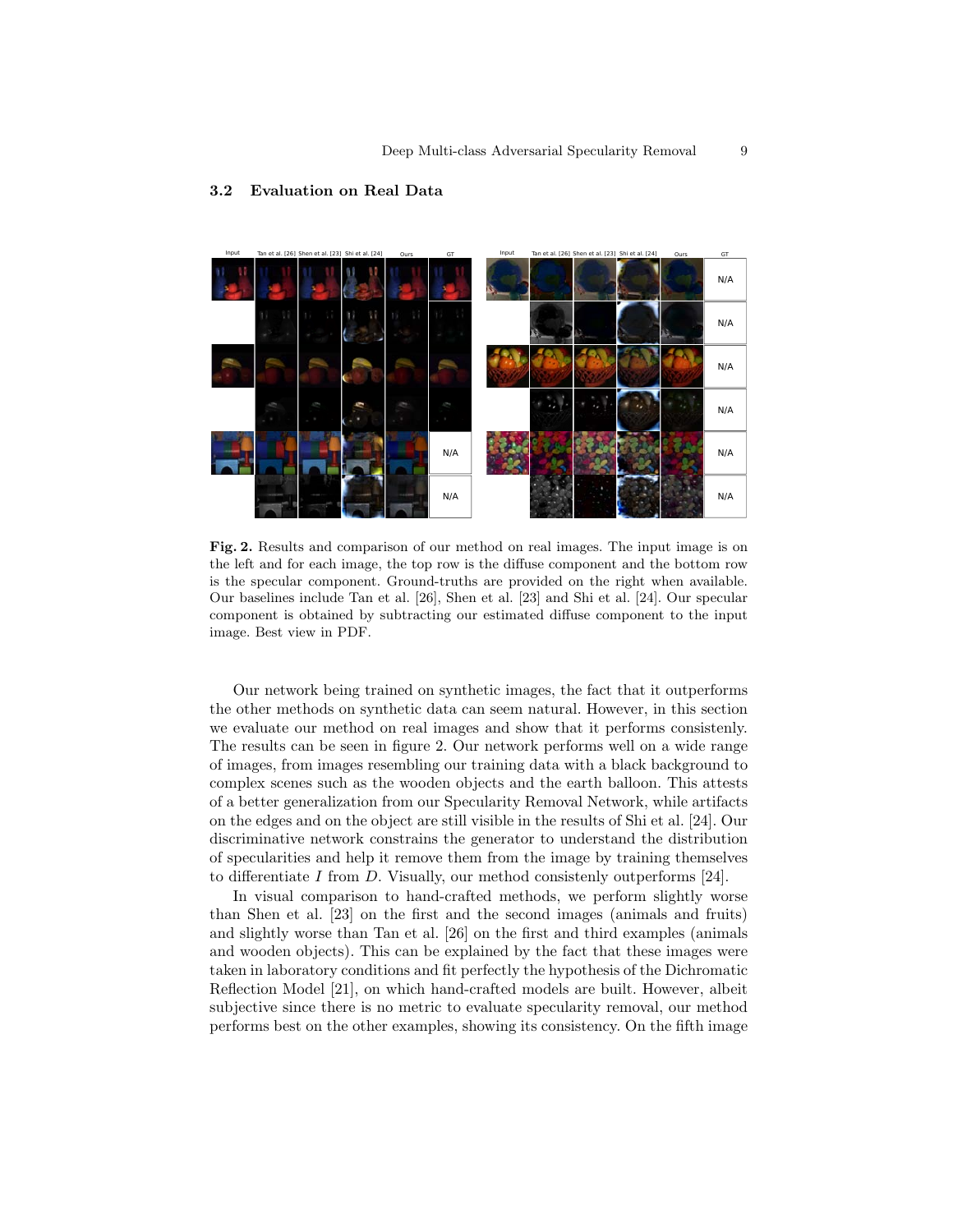10 J. Lin et al.

(the fruit basket), we can clearly see that purely specular (saturated) pixels lose too much energy with hand-crafted methods because they don't show any diffuse color underneath, while our method consistently begins to inpaint them. The same goes for the last image (beans) where our method does not leave holes like the others. In summary, our method separates the reflection components with the best consistency compared to the state-of-the-art.

## 3.3 Contribution of our Multi-Class GAN

Figure 3 shows learning curves for our method and for a classical binary GAN with the exact same parameters. The amplitudes of the oscillations of both curves easily tell us that the multi-class adversarial loss allows for a more stable learning, while instability is common to adversarial frameworks. It also shows that convergence comes faster and is more accurate, which is visible in the images generated by the two methods (right of figure 3).



Fig. 3. (Left) Learning curves of a classical GAN and our multi-class GAN. (Right) Generated diffuse components.

## 3.4 Limits

Our network is of course not perfect and can have failure cases in a real life application. First, as mentioned before it does not handle mirror surfaces, which would require a completely different definition of the problem (different data and priors). Furthermore, despite our efforts (white objects and multi-class discriminators), the network still tends to darken the images. This is visible in the earth balloon example of figure 2 and shows our network still misses a step of generalization. This can be explained by the simplicity of our data, especially the lack of a background which would normally provide context to work on. Not any random background however, which would have been easy to add, but a true background containing illumination information. We tried to add a white background to help the network discern white material from white specular highlights but did not see any noticeable improvement. We also tried the patchGAN formulation of the GAN framework without noticeable changes.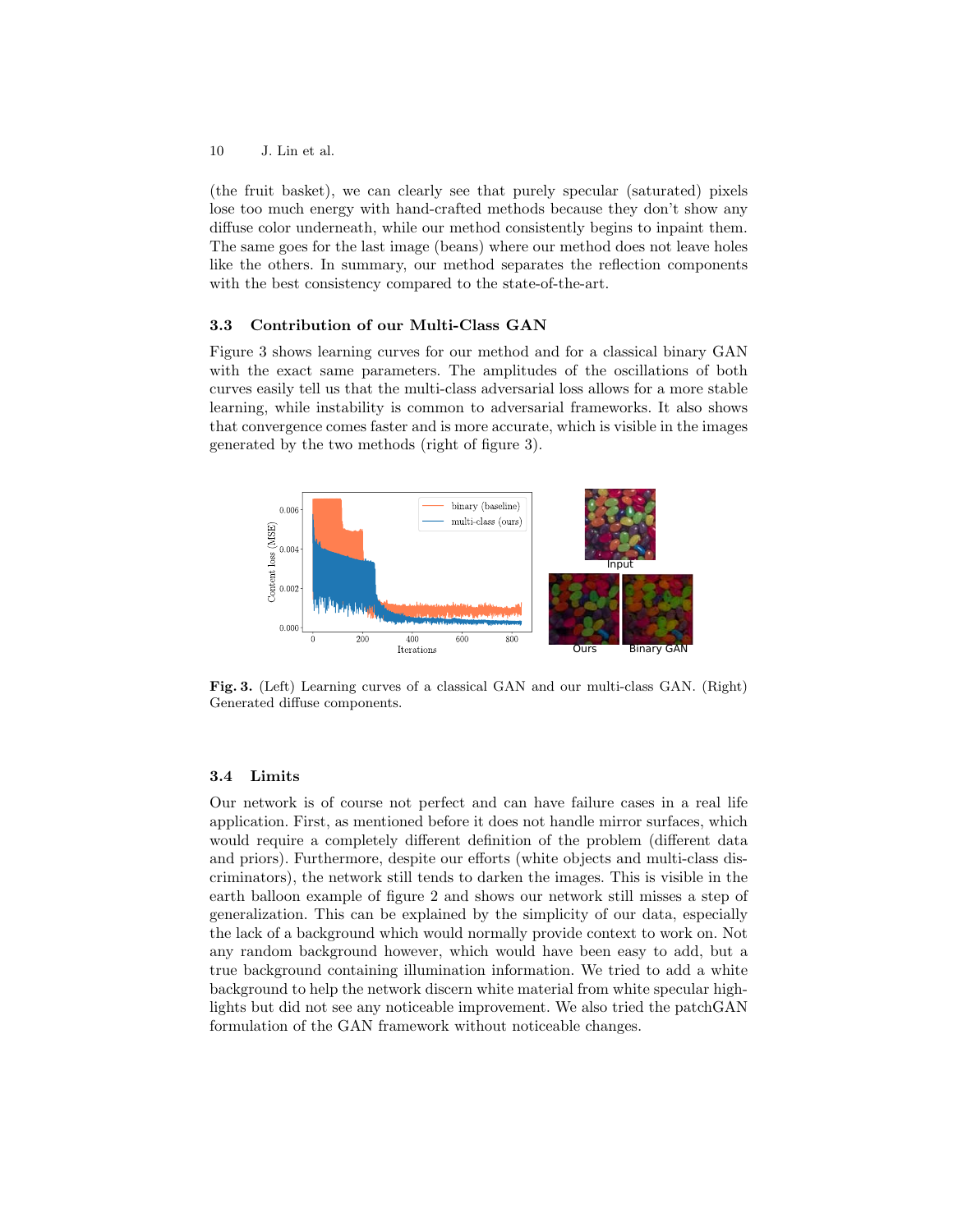## 4 Conclusion

We have proposed a new method to separate diffuse and specular reflections based on a learning approach, which can better infer the complex relations between the object, the lighting condition and the image than existing approaches. Our method takes advantage of synthetic data generation which allows us to easily obtain a large amount of labeled data. We generated our own training set and augmented our data in such a way to account for difficult cases encountered in real scenarios, in order to help the network better generalize to these situations. We also trained our model in a GAN framework adapted to reflection component separation. For that, we defined a new multi-class adversarial loss, which helps the training process by providing more gradients and more precise features. This results in a model that removes specularity from a single image, without any assumption made about the scene. We evaluated our model on both synthetic and real data. Our method outperforms the state-of-the-art in consistency across various scenes.

In future work, we would like to investigate the temporal coherence for live applications in a continuous video stream. Our Specularity Removal Network is not perfect and might not be entirely consistent from one frame to the next. Our network would also greatly benefit from data with more complex scenes in the training set.

# References

- 1. Adelson, E.H., Pentland, A.P.: The perception of shading and reflectance. Perception as Bayesian inference pp. 409–423 (1996)
- 2. An, D., Suo, J., Ji, X., Wang, H., Dai, Q.: Fast and high quality highlight removal from a single image. arXiv preprint arXiv:1512.00237 (2015)
- 3. Chollet, F., et al.: Keras (2015)
- 4. Funke, I., Bodenstedt, S., Riediger, C., Weitz, J., Speidel, S.: Generative adversarial networks for specular highlight removal in endoscopic images. In: Medical Imaging 2018: Image-Guided Procedures, Robotic Interventions, and Modeling. vol. 10576, p. 1057604. International Society for Optics and Photonics (2018)
- 5. Goodfellow, I.: Nips 2016 tutorial: Generative adversarial networks. arXiv preprint arXiv:1701.00160 (2016)
- 6. Hara, K., Nishino, K., Ikeuchi, K.: Determining reflectance and light position from a single image without distant illumination assumption. In: null. p. 560. IEEE (2003)
- 7. Hore, A., Ziou, D.: Image quality metrics: Psnr vs. ssim. In: Pattern recognition (icpr), 2010 20th international conference on. pp. 2366–2369. IEEE (2010)
- 8. Iandola, F.N., Han, S., Moskewicz, M.W., Ashraf, K., Dally, W.J., Keutzer, K.: Squeezenet: Alexnet-level accuracy with 50x fewer parameters and¡ 0.5 mb model size. arXiv preprint arXiv:1602.07360 (2016)
- 9. Jachnik, J., Newcombe, R.A., Davison, A.J.: Real-time surface light-field capture for augmentation of planar specular surfaces. In: Mixed and Augmented Reality (ISMAR), 2012 IEEE International Symposium on. pp. 91–97. IEEE (2012)
- 10. Kingma, D.P., Ba, J.: Adam: A method for stochastic optimization. arXiv preprint arXiv:1412.6980 (2014)